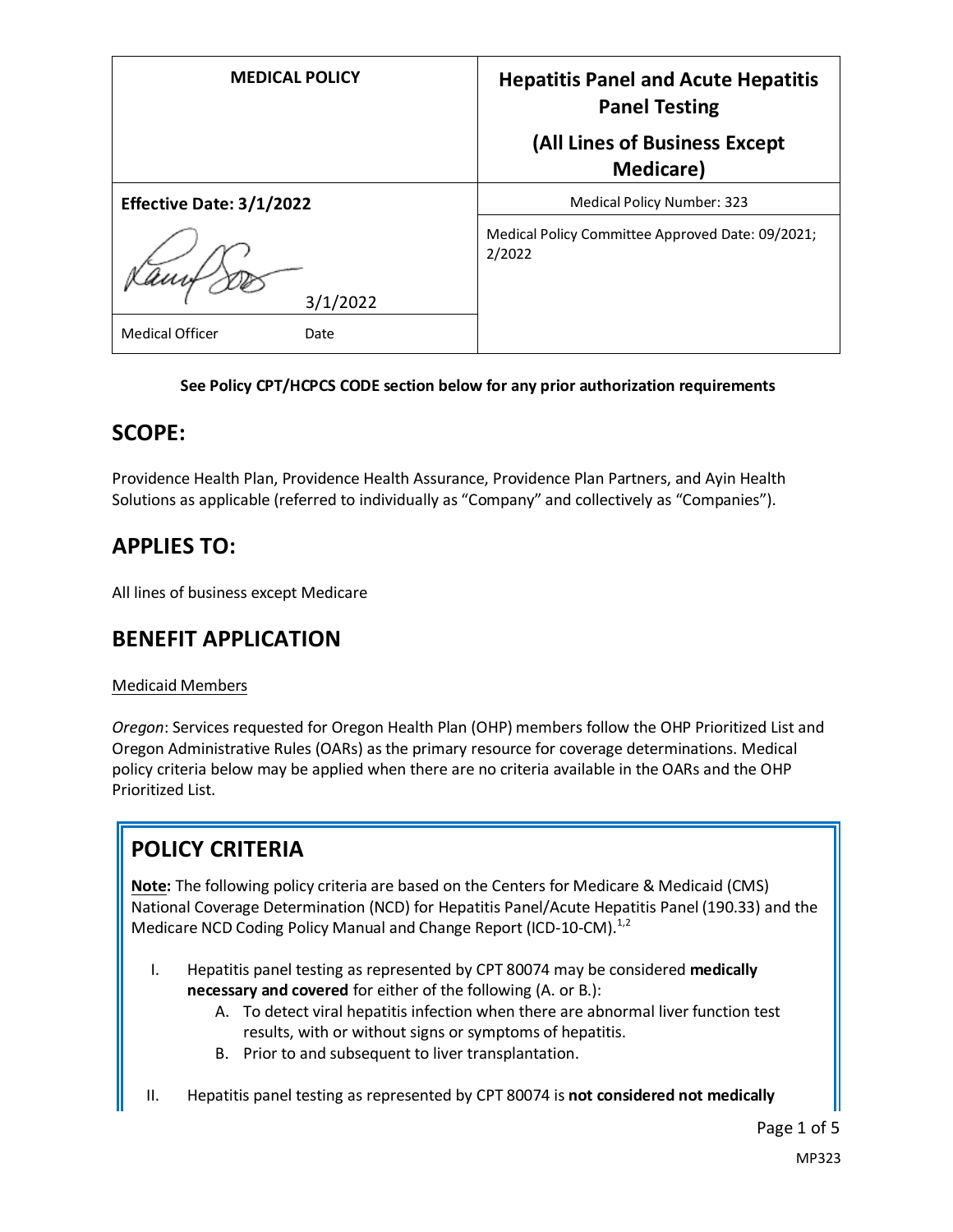## **(All Lines of Business Except Medicare)**

**necessary and not covered** when criteria I. are not met.

Link t[o Policy Summary](#page-3-0)

## **BILLING GUIDELINES**

The following CPT/HCPCS codes may be covered when billed with one of the ICD-10 codes that Medicare has included as medically necessary in the most recent *Medicare National Coverage Determinations (NCD) Coding Policy Manual and Change Report (ICD-10-CM)*. Available for download at: [Lab NCDs](https://www.cms.gov/Medicare/Coverage/CoverageGenInfo/LabNCDsICD10) – ICD-[10.](https://www.cms.gov/Medicare/Coverage/CoverageGenInfo/LabNCDsICD10) Select the "Lab Code List ICD10 (ZIP)" file option that aligns with the date services were or will be rendered from the Downloads section. Open a spreadsheet and look for NCD 190.33 in column A. This resource can also be accessed directly from the NCD noted above, under "Revision History" and by selecting the applicable "Covered Code List" version. While these services do not require prior authorization, utilization may be subject to audit and all criteria from NCD 190.33 must be met. Thus, inclusion of a diagnosis (ICD-10) code on this list may not warrant automatic coverage.

This panel test consists of all of the following individual test components:

- Hepatitis A antibody (HAAb), IgM antibody
- Hepatitis B core antibody (HBcAb), IgM antibody
- Hepatitis B surface antigen (HBsAg)
- Hepatitis C antibody

Note: After a hepatitis diagnosis has been established, only individual tests, rather than the entire panel, are needed.

# **CPT/HCPCS CODES**

| <b>All Lines of Business Except Medicare</b> |                       |
|----------------------------------------------|-----------------------|
| No Prior Authorization Required              |                       |
| 80074                                        | Acute hepatitis panel |

## **DESCRIPTION**

Hepatitis is an inflammation of the liver resulting from viruses, drugs, toxins, and other etiologies. Viral hepatitis can be due to one of at least five different viruses, designated Hepatitis A, B, C, D, and E. Most cases are caused by Hepatitis A virus (HAV), Hepatitis B virus (HBV), or Hepatitis C virus (HCV).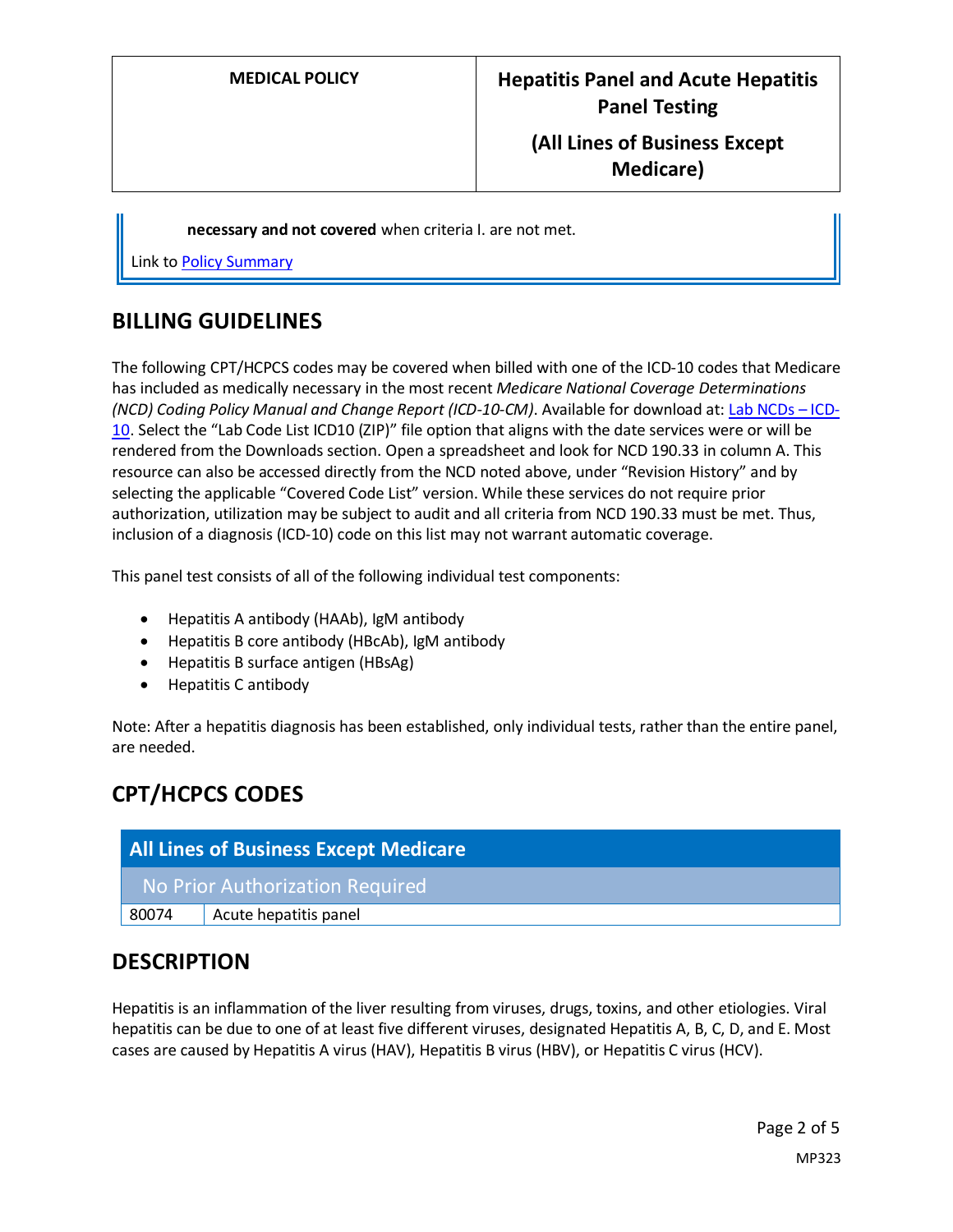HAV is the most common cause of hepatitis in children and adolescents in the United States. Prior exposure is indicated by a positive IgG anti-HAV. Acute HAV is diagnosed by IgM anti-HAV, which typically appears within four weeks of exposure, and which disappears within three months of its appearance. IgG anti-HAV is similar in the timing of its appearance, but it persists indefinitely. Its detection indicates prior effective immunization or recovery from infection. Although HAV is spread most commonly by fecal-oral exposure, parenteral infection is possible during the acute viremia stage of the disease. After exposure, standard immune globulin may be effective as a prophylaxis.

HBV produces three separate antigens (surface, core, and e (envelope) antigens) when it infects the liver, although only hepatitis B surface antigen (HBsAg) is included as part of this panel. Following exposure, the body normally responds by producing antibodies to each of these antigens; one of which is included in this panel: hepatitis B surface antibody (HBsAb)-IgM antibody, HBsAg is the earlier marker, appearing in serum four to eight weeks after exposure, and typically disappearing within six months after its appearance. If HBsAg remains detectable for greater than six months, this indicates chronic HBV infection. HBcAb, in the form of both IgG and IgM antibodies, are next to appear in serum, typically becoming detectable two to three months following exposure. The IgM antibody gradually declines or disappears entirely one to two years following exposure, but the IgG usually remains detectable for life. Because HBsAg is present for a relatively short period and usually displays a low titer, a negative result does not exclude an HBV diagnosis. HBcAb, on the other hand, rises to a much higher titer and remains elevated for a longer period of time, but a positive result is not diagnostic of acute disease, since it may be the result of a prior infection. The last marker to appear in the course of a typical infection is HBsAb, which appears in serum four to six months following exposure, remains positive indefinitely, and confers immunity. HBV is spread exclusively by exposure to infected blood or body fluids; in the U.S., sexual transmission accounts for 30% to 60% of new cases of HBV infection.

The diagnosis of acute HBV infection is best established by documentation of a positive IgM antibody against the core antigen (HBcAb-IgM) and by identification of a positive hepatitis B surface antigen (HBsAg). The diagnosis of chronic HBV infection is established primarily by identifying a positive hepatitis B surface antigen (HBsAg) and demonstrating positive IgG antibody directed against the core antigen (HBcAb-IgG). Additional tests such as Hepatitis B e antigen (HBeAg) and Hepatitis B e antibody (HBeAb), the envelope antigen and antibody, are not included in the Hepatitis Panel, but may be of importance in assessing the infectivity of patients with HBV. Following completion of a HBV vaccination series, HBsAb alone may be used monthly for up to six months, or until a positive result is obtained, to verify an adequate antibody response.

HCV is the most common cause of post-transfusion hepatitis; overall HCV is responsible for 15% to 20% of all cases of acute hepatitis, and is the most common cause of chronic liver disease. The test most commonly used to identify HCV measures HCV antibodies, which appear in blood two to four months after infection. False positive HCV results can occur. For example, a patient with a recent yeast infection may produce a false positive anti-HCV result. For this reason, at present positive results usually are confirmed by a more specific technique. Like HBV, HCV is spread exclusively through exposure to infected blood or body fluids.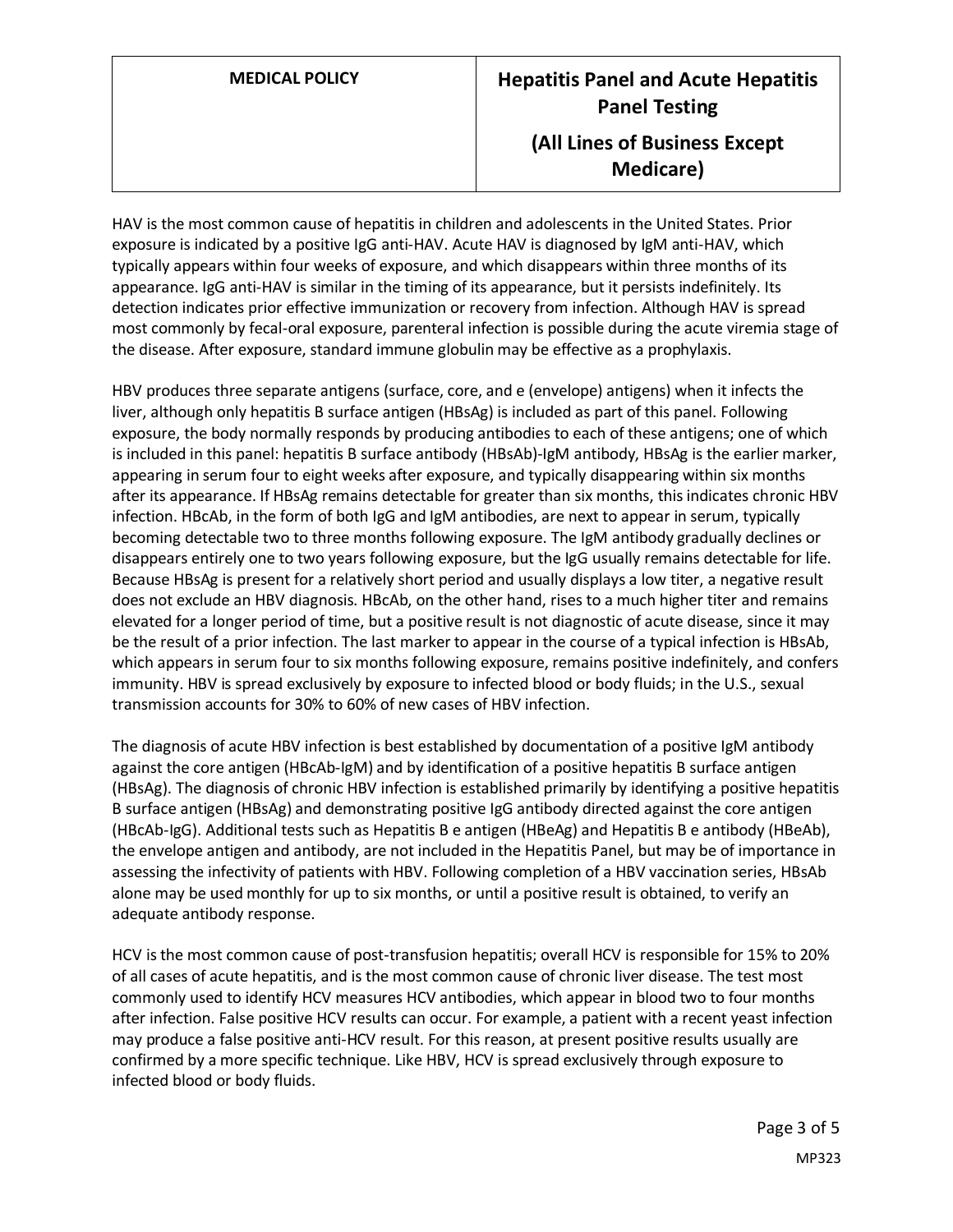This panel of tests is used for differential diagnosis in a patient with symptoms of liver disease or injury. When the time of exposure or the stage of the disease is not known, a patient with continued symptoms of liver disease despite a completely negative Hepatitis Panel may need a repeat panel approximately two weeks to two months later to exclude the possibility of hepatitis. Once a diagnosis is established, specific tests can be used to monitor the course of the disease.

# <span id="page-3-0"></span>**POLICY SUMMARY**

Viral hepatitis can be due to one of at least five different viruses, designated Hepatitis A, B, C, D, and E. Panel testing may be used for differential diagnosis in a patient with symptoms of liver disease or injury, which may help to improve overall health outcomes by ending the diagnostic odyssey. Once a diagnosis is established, specific tests can be used to monitor the course of the disease and panel testing is no longer considered medically necessary.

# **INSTRUCTIONS FOR USE**

Company Medical Policies serve as guidance for the administration of plan benefits. Medical policies do not constitute medical advice nor a guarantee of coverage. Company Medical Policies are reviewed annually and are based upon published, peer-reviewed scientific evidence and evidence-based clinical practice guidelines that are available as of the last policy update. The Companies reserve the right to determine the application of Medical Policies and make revisions to Medical Policies at any time. Providers will be given at least 60-days notice of policy changes that are restrictive in nature.

The scope and availability of all plan benefits are determined in accordance with the applicable coverage agreement. Any conflict or variance between the terms of the coverage agreement and Company Medical Policy will be resolved in favor of the coverage agreement.

# **REGULATORY STATUS**

#### Mental Health Parity Statement

Coverage decisions are made on the basis of individualized determinations of medical necessity and the experimental or investigational character of the treatment in the individual case. In cases where medical necessity is not established by policy for specific treatment modalities, evidence not previously considered regarding the efficacy of the modality that is presented shall be given consideration to determine if the policy represents current standards of care.